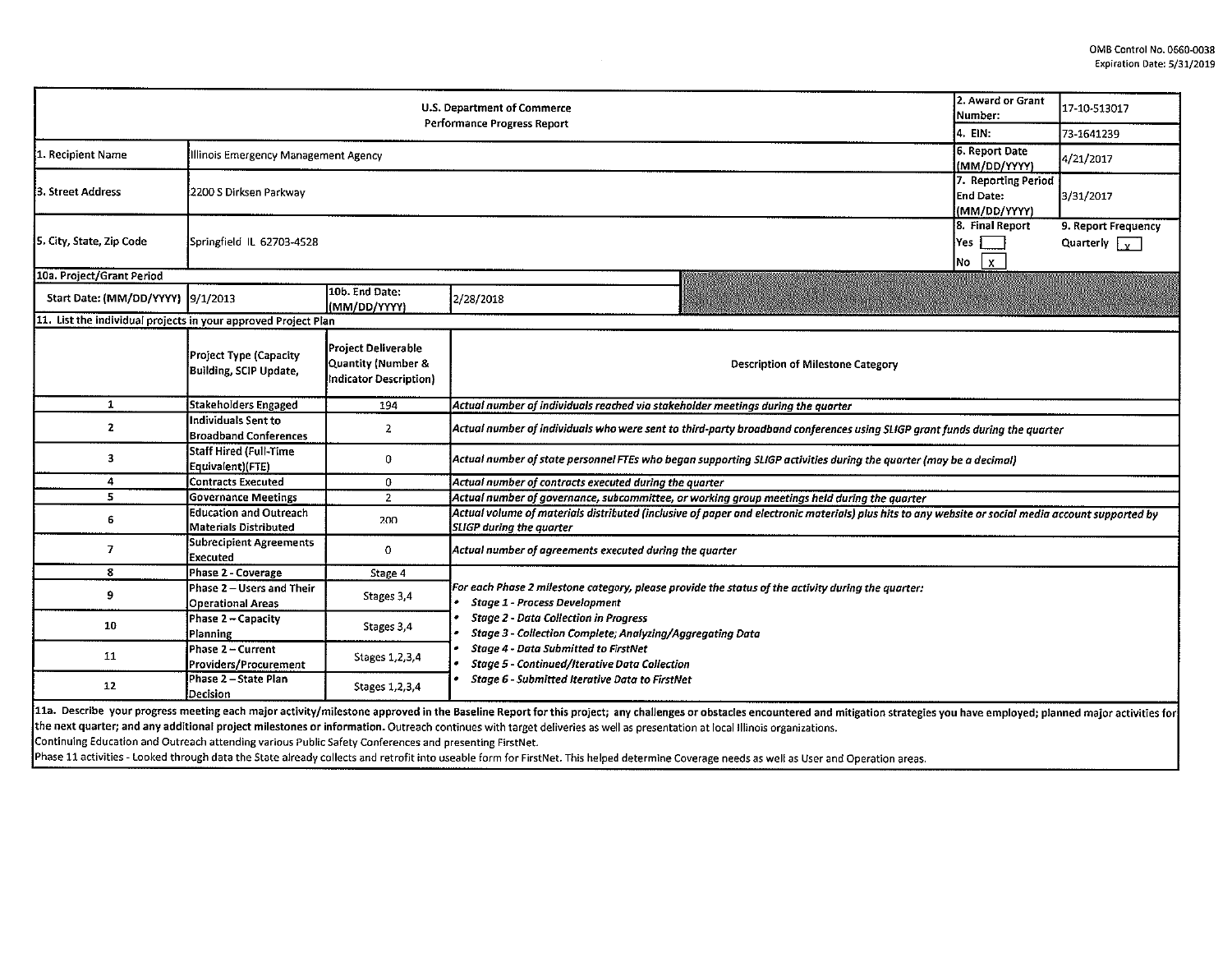| Activities Jan 1 - Mar 31<br>FirstNet session with Boone County Prairie Shield - January 19th - presented 1.5 hours for 18 attendees                                                                                           |
|--------------------------------------------------------------------------------------------------------------------------------------------------------------------------------------------------------------------------------|
| Illinois STR (Strategic Technology Reserve) 2 Day Workshop @ ILEAS - Feb 21-22 - presented 1 hour for 33 attendees on the 21st                                                                                                 |
| FirstNet T-Band Session with Cook County @ Chicago Feb 28 - presented 2 hours for 10 attendees                                                                                                                                 |
|                                                                                                                                                                                                                                |
| FirstNet T-Band Session with DuPage County - presented 2 hours for 15 attendees                                                                                                                                                |
| FirstNet T-Band Session with Lake County - presented 2 hours for 9 attendees                                                                                                                                                   |
| DuPage Co OEMC for FirstNet PTT demo - 12 attendees                                                                                                                                                                            |
| Had a FirstNet vendor booth at the Southern II Criminal Justice Summit at Mt Vernon Feb 28-Mar 1                                                                                                                               |
| Had a FirstNet vendor booth at the ILEAS Conference at Springfield Mar 12-14                                                                                                                                                   |
| Bill Springer attended and presented at the Michigan Statewide Interoperability Conference Feb 6-10                                                                                                                            |
| Bill Springer attended and presented at the ICWE conference (International Communications Wireless Expo) at Las Vegas, NV - Mar 26-31                                                                                          |
| Illinois Terrorism Task Force Monthly Project Stakeholders Conference Call (Feb - 26 attendees Mar - 29 attendees)                                                                                                             |
| Auxillary Meetings                                                                                                                                                                                                             |
| Joe Galvin attended NGA (National Governor's Assoc) Workshop San Jose CA March 15-17                                                                                                                                           |
| RECCWG (Regional Emergency Communications Coordinating Work Groups) call - Monthly (Jan Feb Mar)                                                                                                                               |
| Monthly Meetings with Region V PSBN (Jan, Feb, Mar)                                                                                                                                                                            |
| Monthly ILEAS (Illinois Law Enforcement Alarm Systems) Staff meetings (Feb & Mar)                                                                                                                                              |
| FirstNet Programmatic Update Sessions                                                                                                                                                                                          |
| Webinar for SPOC's (quarterly)                                                                                                                                                                                                 |
| <b>• Governance Meetings</b>                                                                                                                                                                                                   |
| Statewide Interoperability Executive Committee (SIEC) Monthly Meetings (Jan - 24 attendees & Mar- 18 attendees)                                                                                                                |
| Leadership Meetings                                                                                                                                                                                                            |
| Weekly Core Team Project Calls - 5 meetings                                                                                                                                                                                    |
|                                                                                                                                                                                                                                |
|                                                                                                                                                                                                                                |
|                                                                                                                                                                                                                                |
| 11b. If the project team anticipates requesting any changes to the approved Baseline Report in the next quarter, describe those below. Note that any substantive changes to the Baseline Report must be approved by the Depart |
| of Commerce before implementation.                                                                                                                                                                                             |
|                                                                                                                                                                                                                                |
|                                                                                                                                                                                                                                |
|                                                                                                                                                                                                                                |
|                                                                                                                                                                                                                                |
|                                                                                                                                                                                                                                |
|                                                                                                                                                                                                                                |
| 11c. Provide any other information that would be useful to NTIA as it assesses this project's progress.                                                                                                                        |
| • Mailing Quarterly Illinois FirstNet Newsletters for Stakeholders                                                                                                                                                             |
| • Weekly Staff Meetings with Illinois FirstNet team and Monthly meetings                                                                                                                                                       |
| . Local county by County Outreach is complete and continuing Education and Outreach when requested and presenting at various Public Safety Conferences.                                                                        |

•The team is fully staffed and delivering all statutory elements as requested by FirstNet and NTIA.

Г

•Illinois First Net has finished production of a video featuring various disciplines using FirstNet. This will be an educational tool showing stakeholders how FirstNet will be used.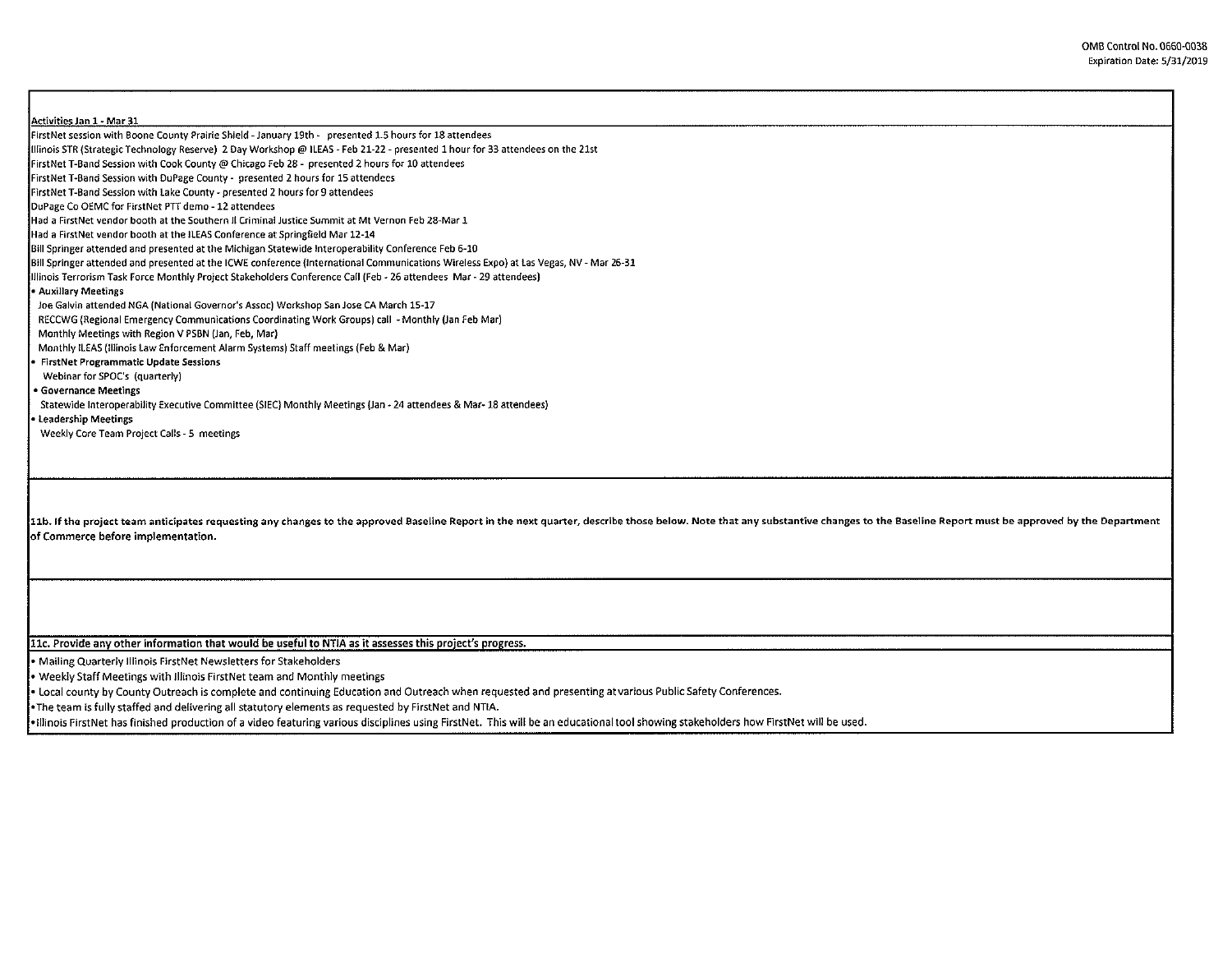| 11d. Describe any success stories or best practices you have identified. Please be as specific as possible.                                                          |                                                                                                                                                          |  |                                                                                                                                                                               |                      |                      |                   |                 |                                  |                                          |
|----------------------------------------------------------------------------------------------------------------------------------------------------------------------|----------------------------------------------------------------------------------------------------------------------------------------------------------|--|-------------------------------------------------------------------------------------------------------------------------------------------------------------------------------|----------------------|----------------------|-------------------|-----------------|----------------------------------|------------------------------------------|
| *Engaging with the Electric and Telephone cooperatives                                                                                                               |                                                                                                                                                          |  |                                                                                                                                                                               |                      |                      |                   |                 |                                  |                                          |
| · Engaging with the IL Universities and Carriers about public/private Partnerships                                                                                   |                                                                                                                                                          |  |                                                                                                                                                                               |                      |                      |                   |                 |                                  |                                          |
| Leadership Support - Engagement with State Leadership [Early on. Monthly Meetings with State CIO, CTO, CISO, and Governor                                            |                                                                                                                                                          |  |                                                                                                                                                                               |                      |                      |                   |                 |                                  |                                          |
| . Our State Project plan has been used by many other States. We have presented our outreach plan on a national level mutiple times.                                  |                                                                                                                                                          |  |                                                                                                                                                                               |                      |                      |                   |                 |                                  |                                          |
| · Our 120 Members Multi-Discipline/Multi-Jurisdictional stakeholder group meets every month.                                                                         |                                                                                                                                                          |  |                                                                                                                                                                               |                      |                      |                   |                 |                                  | • Illinois FirstNet has                  |
| finished production of a video featuring various disciplines using FirstNet. This will be an 11 min educational tool showing stakeholders how FirstNet will be used. |                                                                                                                                                          |  |                                                                                                                                                                               |                      |                      |                   |                 |                                  | • Illinois FirstNe                       |
| representa the holistic hneeds ofg the entire Public Safety/Public Service commuinty in Illinois                                                                     |                                                                                                                                                          |  |                                                                                                                                                                               |                      |                      |                   |                 |                                  |                                          |
| 12. Personnel                                                                                                                                                        |                                                                                                                                                          |  |                                                                                                                                                                               |                      |                      |                   |                 |                                  |                                          |
| 12a. If the project is not fully staffed, describe how any lack of staffing may impact the project's time line and when the project will be fully staffed.           |                                                                                                                                                          |  |                                                                                                                                                                               |                      |                      |                   |                 |                                  |                                          |
|                                                                                                                                                                      |                                                                                                                                                          |  |                                                                                                                                                                               |                      |                      |                   |                 |                                  |                                          |
| 12b. Staffing Table - Please include all staff that have contributed time to the project. Please do not remove individuals from this table.                          |                                                                                                                                                          |  |                                                                                                                                                                               |                      |                      |                   |                 |                                  |                                          |
| Job Title                                                                                                                                                            | FTE%                                                                                                                                                     |  |                                                                                                                                                                               |                      | Project (s) Assigned |                   |                 |                                  | Change                                   |
| Grant Program Manager-Bob<br>Evans                                                                                                                                   | 75                                                                                                                                                       |  | Point of Contact for State Administrative Agency (Illinois Emergency Management Agency) and Liaison with National Telecommunications and<br>Information Administration (NTIA) |                      |                      |                   |                 |                                  |                                          |
|                                                                                                                                                                      |                                                                                                                                                          |  |                                                                                                                                                                               |                      |                      |                   |                 |                                  |                                          |
|                                                                                                                                                                      |                                                                                                                                                          |  |                                                                                                                                                                               |                      |                      |                   |                 |                                  |                                          |
|                                                                                                                                                                      |                                                                                                                                                          |  |                                                                                                                                                                               |                      |                      |                   |                 |                                  |                                          |
|                                                                                                                                                                      |                                                                                                                                                          |  |                                                                                                                                                                               |                      |                      |                   |                 |                                  |                                          |
| 13. Subcontracts (Vendors and/or Subrecipients)                                                                                                                      |                                                                                                                                                          |  |                                                                                                                                                                               |                      |                      |                   |                 |                                  |                                          |
| 13a. Subcontracts Table - Include all subcontractors. The totals from this table must equal the "Subcontracts Total" in Question 14f.                                |                                                                                                                                                          |  |                                                                                                                                                                               |                      |                      |                   |                 |                                  |                                          |
|                                                                                                                                                                      |                                                                                                                                                          |  |                                                                                                                                                                               |                      | Contract             |                   |                 |                                  |                                          |
| Name                                                                                                                                                                 | <b>Subcontract Purpose</b>                                                                                                                               |  | <b>Type</b><br>(Vendor/Subrec.)                                                                                                                                               | RFP/RFQ Issued (Y/N) | Executed<br>(Y/N)    | <b>Start Date</b> | <b>End Date</b> | Total Federal Funds<br>Allocated | <b>Total Matching Funds</b><br>Allocated |
|                                                                                                                                                                      |                                                                                                                                                          |  |                                                                                                                                                                               |                      |                      |                   |                 |                                  |                                          |
|                                                                                                                                                                      | 80% of SWIC (Joe Galvin) time dedicated to SLIGP,<br>80% time for Technical System Architect (Bill<br>Springer), 100% time for Data Analyst (Dan Meske), |  |                                                                                                                                                                               |                      |                      |                   |                 |                                  |                                          |
|                                                                                                                                                                      |                                                                                                                                                          |  |                                                                                                                                                                               |                      |                      |                   |                 |                                  |                                          |
|                                                                                                                                                                      |                                                                                                                                                          |  |                                                                                                                                                                               |                      |                      |                   |                 |                                  |                                          |
| Illinois Law Enforcement Alarm 80% time for Grant and Travel coordinator (Lori Bell)                                                                                 |                                                                                                                                                          |  | Sub-recipient                                                                                                                                                                 | Y                    | Y                    | 9/10/2013         | 2/28/2018       | \$1.538.812.05                   | \$0.00                                   |
| System (ILEAS)                                                                                                                                                       | personnel, travel, statewide and regional                                                                                                                |  |                                                                                                                                                                               |                      |                      |                   |                 |                                  |                                          |
|                                                                                                                                                                      | conferences, meeting expenses, printing, office                                                                                                          |  |                                                                                                                                                                               |                      |                      |                   |                 |                                  |                                          |
|                                                                                                                                                                      | supplies, technology and                                                                                                                                 |  |                                                                                                                                                                               |                      |                      |                   |                 |                                  |                                          |
|                                                                                                                                                                      | management/administration                                                                                                                                |  |                                                                                                                                                                               |                      |                      |                   |                 |                                  |                                          |
|                                                                                                                                                                      |                                                                                                                                                          |  |                                                                                                                                                                               |                      |                      |                   |                 |                                  |                                          |
|                                                                                                                                                                      |                                                                                                                                                          |  |                                                                                                                                                                               |                      |                      |                   |                 |                                  |                                          |
|                                                                                                                                                                      |                                                                                                                                                          |  |                                                                                                                                                                               |                      |                      |                   |                 |                                  |                                          |
|                                                                                                                                                                      |                                                                                                                                                          |  |                                                                                                                                                                               |                      |                      |                   |                 |                                  |                                          |
| 13b. Describe any challenges encountered with vendors and/or subrecipients.                                                                                          |                                                                                                                                                          |  |                                                                                                                                                                               |                      |                      |                   |                 |                                  |                                          |
| None to report this quarter                                                                                                                                          |                                                                                                                                                          |  |                                                                                                                                                                               |                      |                      |                   |                 |                                  |                                          |
|                                                                                                                                                                      |                                                                                                                                                          |  |                                                                                                                                                                               |                      |                      |                   |                 |                                  |                                          |